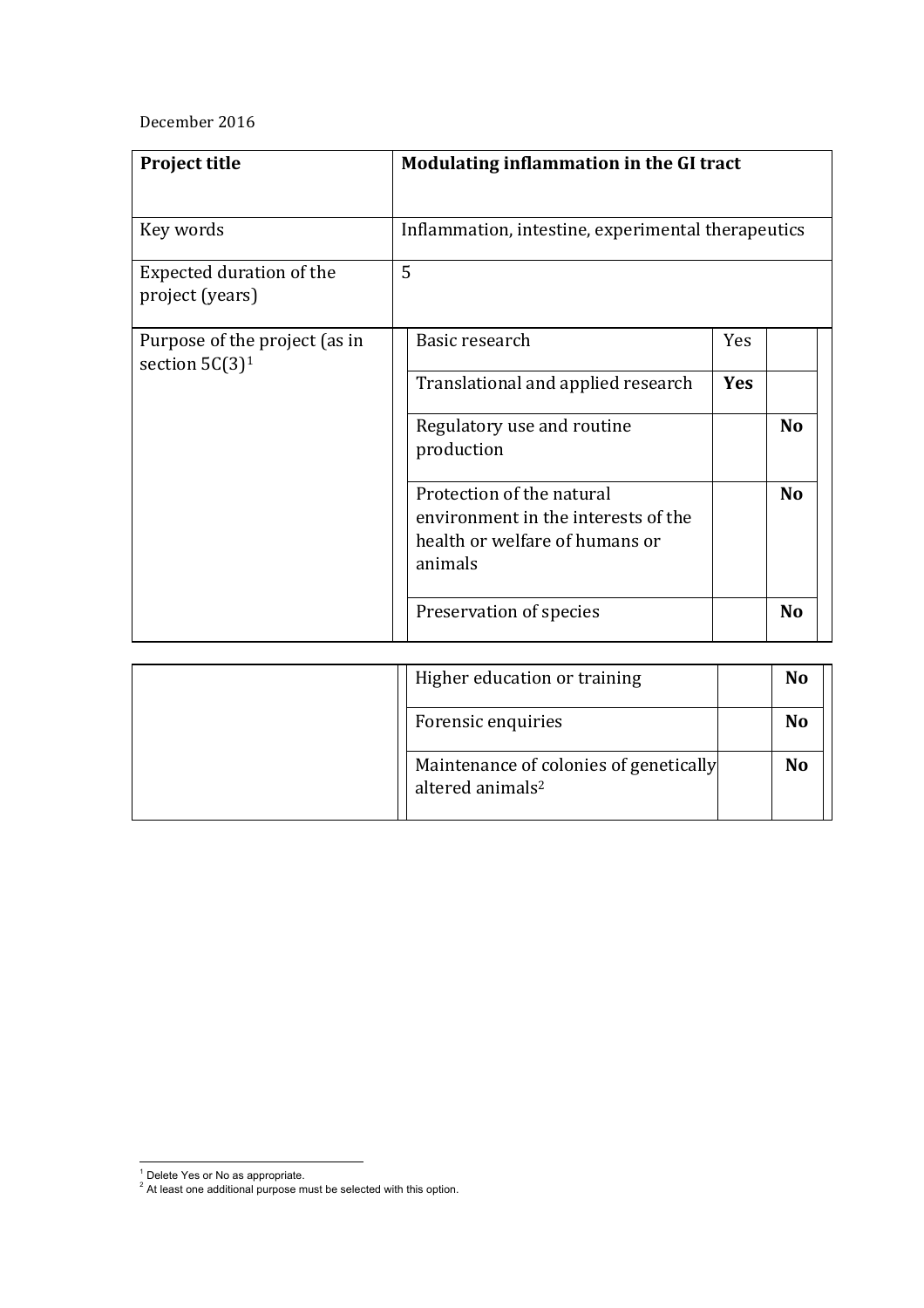| Objectives of the project                                                                                                | To assess the effectiveness of experimental<br>therapeutics in animal models of inflammatory bowel<br>disease, for the purpose of determining their<br>potential for treating inflammatory bowel disease<br>(IBD) in humans. Methods of investigation will be<br>improved and developed within the philosophy of<br>the 3Rs.                                                                                   |
|--------------------------------------------------------------------------------------------------------------------------|----------------------------------------------------------------------------------------------------------------------------------------------------------------------------------------------------------------------------------------------------------------------------------------------------------------------------------------------------------------------------------------------------------------|
| Potential benefits likely to<br>derive from this project                                                                 | These data obtained will be used by Sponsors, to<br>determine whether the drugs are suitable for the<br>treatment of human inflammatory bowel disease.                                                                                                                                                                                                                                                         |
| Species and approximate<br>numbers of animals expected to<br>be used, and approximate<br>period of time                  | Mice 7,500<br><b>Rats 250</b>                                                                                                                                                                                                                                                                                                                                                                                  |
| Expected adverse effects and<br>the likely/expected level of<br>severity. What will happen to<br>the animals at the end. | Animals may experience body weight loss and<br>diarrhoea. In some instances, they may pass a small<br>amount of blood in their stool. The expected level of<br>severity is moderate and humane end points will be<br>applied to all protocols in order to maintain this. All<br>animals are euthanised at the end of a study so that<br>changes in the structure and function of the bowel<br>can be analysed. |

| Application of the 3Rs |  |
|------------------------|--|
|                        |  |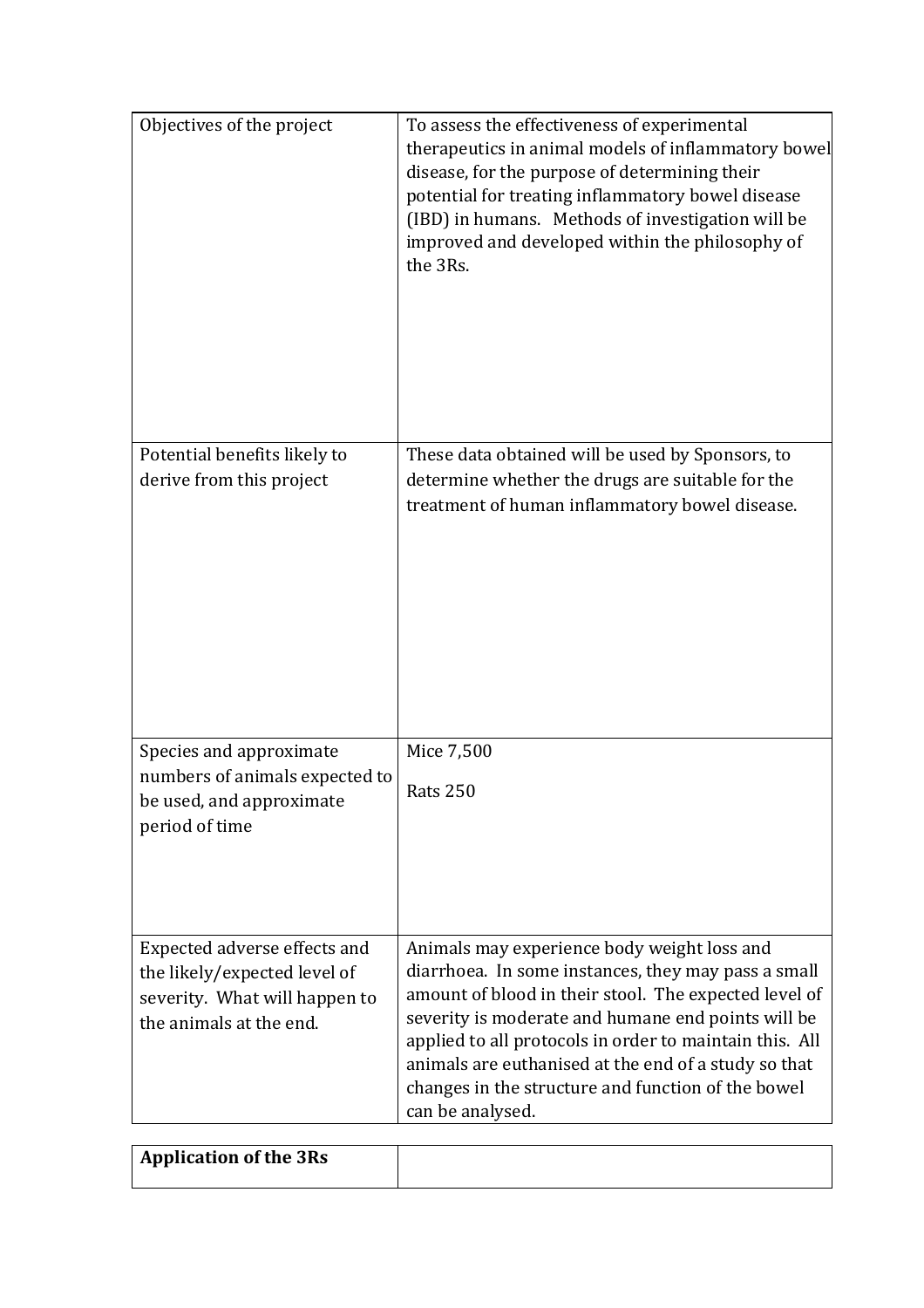| 1. Replacement<br>Why animals need to be used,<br>and why non-animal<br>alternatives cannot be used. | The gastrointestinal tract is perhaps the most<br>complex organ system in the body. In addition to<br>food metabolism, it is a major organ of the immune<br>system and is home to several hundred species of<br>microorganisms. Producing a non-animal model in<br>a lab, which accurately replicates all aspects of gut<br>function and dysfunction, is currently not possible.<br>We have a range of in vitro laboratory techniques<br>that are able to address some of the individual<br>aspects of gut and immune system function. Such in<br>vitro experiments will have been performed by us or<br>our Sponsors prior to any research on animal<br>models. |
|------------------------------------------------------------------------------------------------------|------------------------------------------------------------------------------------------------------------------------------------------------------------------------------------------------------------------------------------------------------------------------------------------------------------------------------------------------------------------------------------------------------------------------------------------------------------------------------------------------------------------------------------------------------------------------------------------------------------------------------------------------------------------|
| 2. Reduction<br>How the use of minimum<br>numbers of animals will be<br>assured                      | All experiments are conducted according to current<br>best practice. Statisticians from academia and from<br>independent companies are consulted to ensure the<br>rigour of our experimental design and analyses. We<br>are promoting multi-user studies to improve both<br>the efficiency of animal usage and the robustness of<br>individual studies.                                                                                                                                                                                                                                                                                                          |